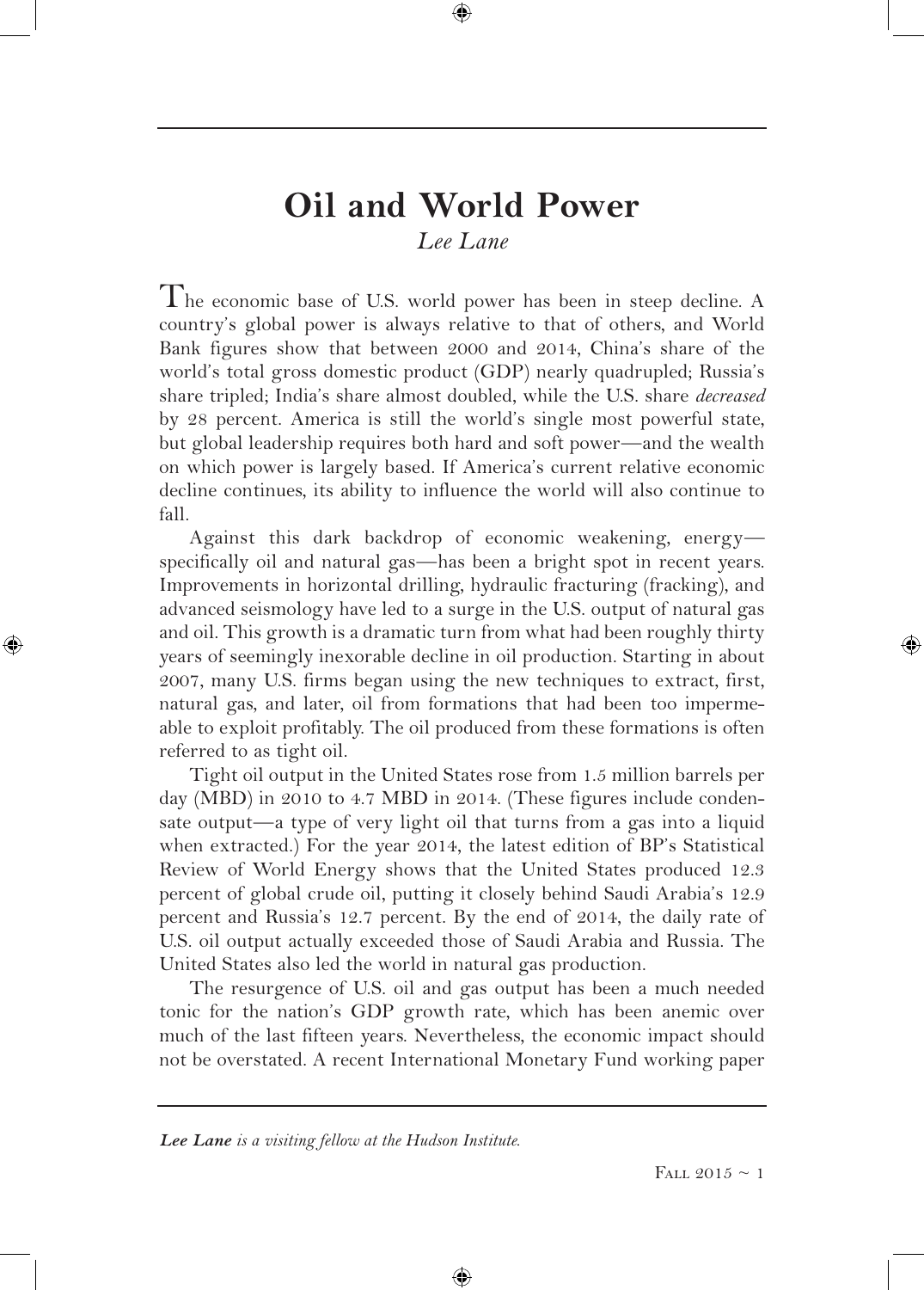

 $\textcircled{\scriptsize{*}}$ 



**Fig. 1. U.S. Oil Production and World Oil Price**

**Sources:** U.S. Energy Information Administration and FRED Economic Data.

estimates that although the long-term impact of this increase in oil and gas production on the nation's and the world's GDP is "nontrivial, it is likely to be modest"—between 1 and 1.5 percent increase in U.S. real GDP and less than a quarter percent globally. The authors noted that their findings for the U.S. economy were similar to those of the U.S. Congressional Budget Office, which has estimated that real GDP "will be about two-thirds of one percent higher in 2020 and about 1 percent higher in 2040 than it would have been without the development of shale resources." The authors of the IMF paper also explain that even though the net effect on the global economy will be positive, the surge in U.S. tight oil output, by lowering world oil prices, is having a strongly negative impact on the economies of some global oil exporters. By early 2015, world oil prices were about half the levels that had prevailed in mid-2014, and in the view of many, barring a shock that slashes global oil output, they are likely to remain low for several years.

 $2 \sim$  The New Atlantis

⊕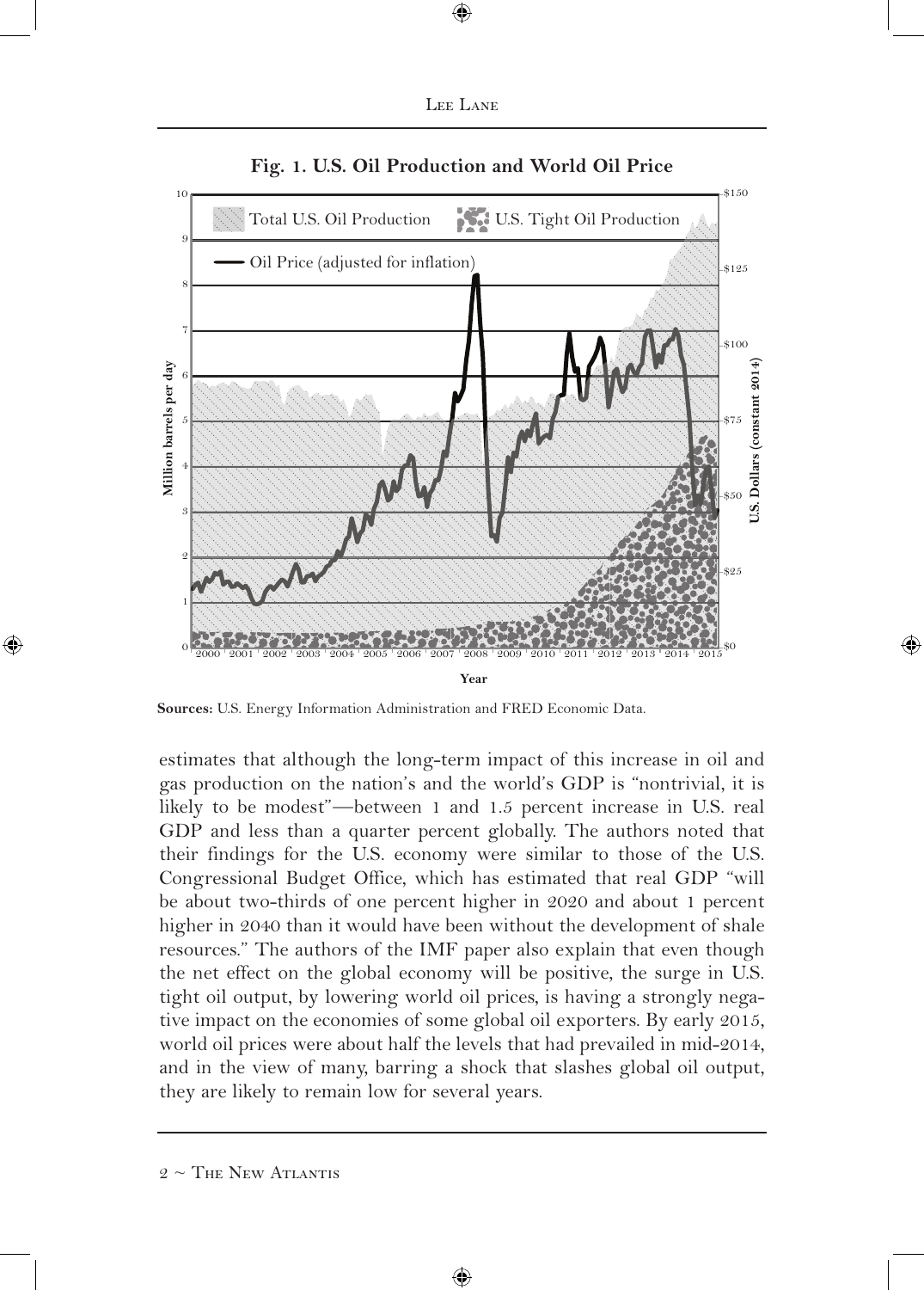⊕

The production of tight oil in the United States lessens the risk of economic harm to America from oil price shocks. Prices can rise steeply for any number of reasons—if conflict in the Middle East spooks markets; if demand shoots up in major importing nations like China; or if oil exporters experience domestic turmoil, as during the oil strike in Venezuela in the early 2000s. Tight oil producers—often able to complete wells in mere months—can help limit the rise in prices and curtail the transfer of wealth from U.S. consumers to foreign oil exporters. This potential surge capacity is especially important in light of some current trends. Today's low oil prices could raise the risk of a market disruption through political unrest in major oil-exporting countries where economies are suffering from the decrease in oil profits. Compounding the risk, OPEC (mostly Saudi) spare capacity, a major buffer against a supply shortfall, is below the levels of recent years—although the Iran nuclear deal might change that, if the lifting of sanctions means that country will increase its oil output.

Tight oil production may be an important factor in protecting the U.S. economy from the effects of oil-supply disruptions. To see how, consider the numbers. From December 2013 to December 2014, U.S. tight oil output grew by 1.2 MBD. And as a 2010 article in the journal *Security Studies* explains, between 1978 and 2003 there were six cases of oil-supply disruption with supply losses that ranged from 2.3 to 5.3 MBD. Had the current tight oil sector existed during those years, its surge capacity could not by itself have closed the gap but it would have had a significant impact on the supply shortfalls and the resulting wealth transfers. It is notable, though, that in only one case, that of the 1979 Iranian Revolution, did the supply shortfall persist for a year or more. This means that, for all of the concern about oil supply, the world crude oil market, even without tight oil, quickly offset all but the worst disruptions. So tight oil output is probably most helpful in the least likely, but potentially most costly, disruptions.

⊕

Over and above these economic and security benefits of tight oil, some observers purport to see yet another kind of gain from it. They note that many of the biggest oil and gas exporters, such as Saudi Arabia, Russia, Iran, and Venezuela, are all autocracies. Presumably, low oil prices constrain and weaken these governments. Indeed, some commentators have suggested that, if prices stay low enough for long enough, some or all of these regimes might be overthrown. Such an outcome, according to this line of thinking, would be in the U.S. national interest and would advance the cause of freedom. But is this claim valid, and will it happen?

⊕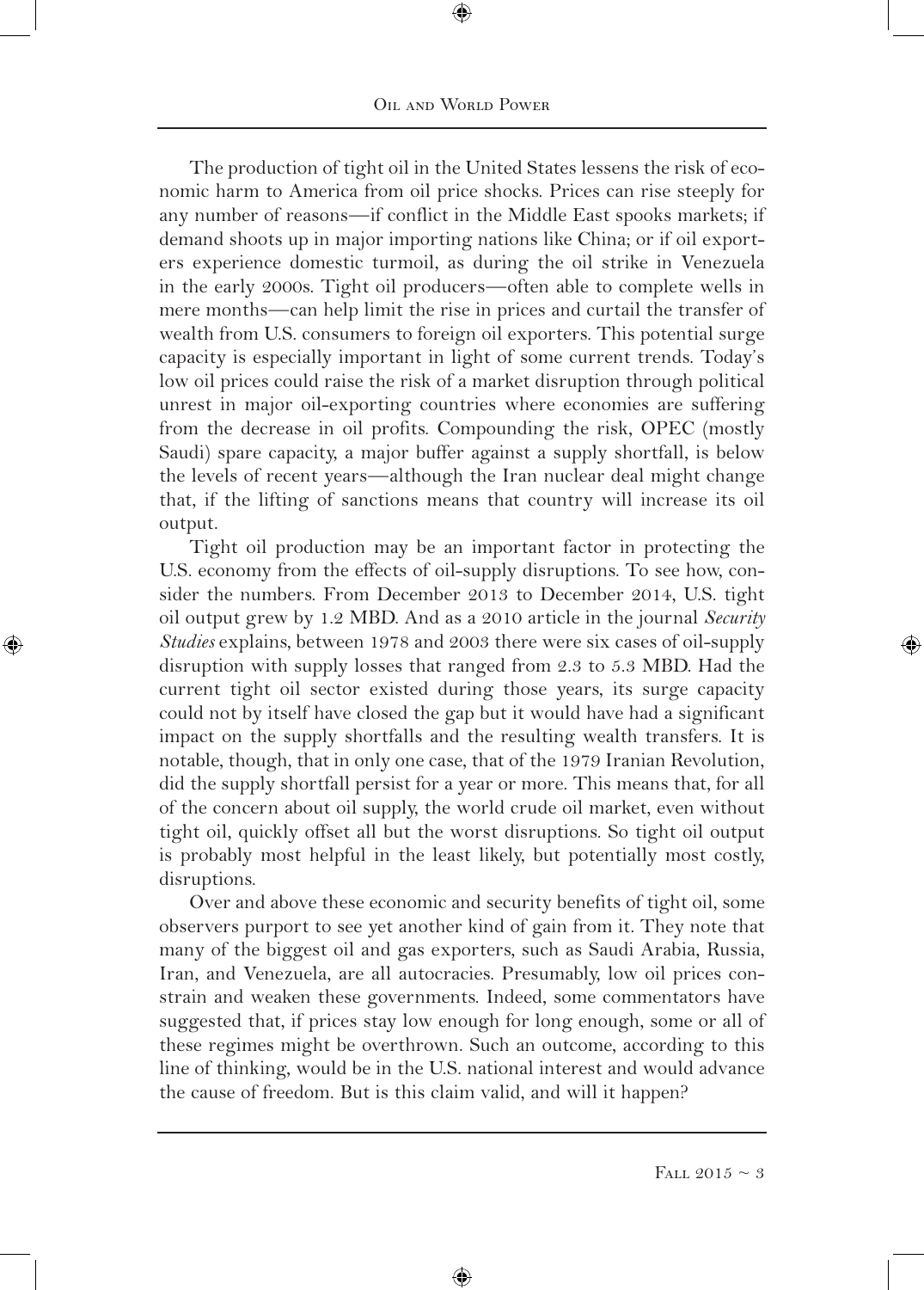### **Limits of the U.S. Oil Renaissance**

To understand the geostrategic importance of the new reserves, we must closely examine the features that distinguish tight oil and gas from conventional reserves. For starters, tight oil and gas are more complex and costly to produce than are conventional resources. Tight oil and gas wells are often deeper, and they require extensive and costly horizontal drilling after reaching the target depth. The sites selected for tight oil and gas drilling tend to be more heterogeneous than conventional formations and tend to cover wider areas, so a considerable investment must be made up front just to find profitable spots. A conventional onshore well might cost \$1 or \$2 million, but as an article in the *Journal of World Energy Law & Business* sums up, "Due to the geological challenges, extensive testing, appraisal and drilling required, high density of wells and costs of water acquisition and treatment, the cost per shale well can range from \$3 to \$9 million in the USA and three to four times more elsewhere."

Even more importantly, each tight oil well produces much less oil than does a well in the Persian Gulf. As a result, energy analyst Colin Chilcoat has calculated, "To maintain production of 1 million barrels per day," a tight oil basin "will require between 1,500 and 2,500 wells. For comparison, conventional production in Iraq can reach similar levels with fewer than 100 wells." The need to drill 1,400 to 2,400 more wells per each MBD of output makes U.S. tight oil much more expensive to produce than crude oil from the Persian Gulf.

Also, output from tight oil wells declines much more steeply than that from conventional wells. Therefore, were oil prices suddenly to spike, a fair number of new tight oil wells would still be needed just to offset the legacy wells' production declines. Of much greater concern, if oil prices remain low enough for long enough the asset base of tight oil producers may eventually shrink to a level at which, in the short run, their capacity to surge production would be minor.

Some more ebullient observers hope that further technical advances will make tight oil production much cheaper. They interpret the fact that tight oil production has not fallen nearly as much as world oil prices as confirming their hopes. The idea is that as long as innovation continues to drive down the cost of tight oil production, U.S. producers will be able to maintain a higher share of the world crude oil market and a larger base of assets despite low oil prices. In defense of this view, the U.S. oil and gas industry's innovative prowess is beyond question. Even now, as producers are gaining more detailed knowledge of the geology of the main tight oil

⊕

 $4 \sim$  The New Atlantis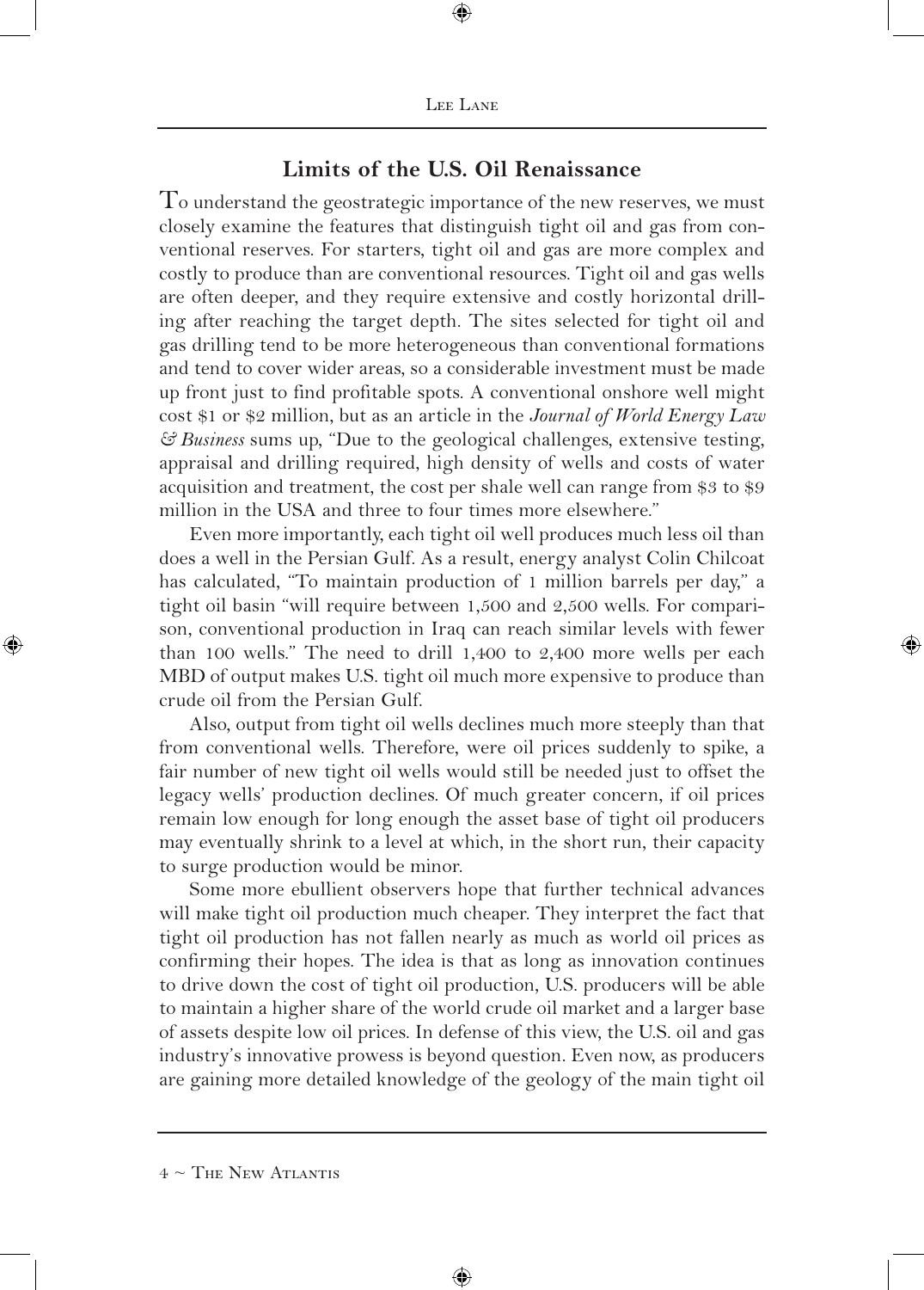

**Fig. 2. U.S. Rotary Rig Count and Tight Oil Production**

*The number of active rotary oil rigs—used in drilling oil and gas wells—in the United States has recently declined sharply, and tight oil production has leveled off and even started to decline. If such trends continue, U.S. tight oil suppliers may not be able to maintain a substantial surge capacity.*

**Sources:** Baker Hughes and U.S. Energy Information Administration.

⊕

and gas basins, they, and the oilfield services firms, are devising new wellstimulation systems and tailoring them to specific basins and regions. They are spacing wells closer together, drilling multiple wells from a single surface pad, and improving drilling bits and rigs. In consequence, drilling costs have fallen and initial production rates have improved.

But this progress, real and significant as it is, is not sufficient to explain why U.S. tight oil production has fallen so much less than have world oil prices. Rather, a number of transitory forces, some of which merely reflect leftover momentum from the recent drilling boom, have buoyed tight oil output. In 2015, for instance, many exploration and production (E&P) firms benefited from prior contracts that hedged the prices they received for their oil. A post at the Oilpro website observes that "some companies were being paid in the \$90s a barrel for their output" in 2015, "but most of those high-priced hedges are running out." Barring a rebound in world oil price, as the cushion of hedged prices shrinks, so will the extent of new drilling.

With lower oil prices, E&P firms have reduced exploratory drilling, and they are meeting most of the remaining demand for tight oil by drill-

⊕

FALL 2015  $\sim$  5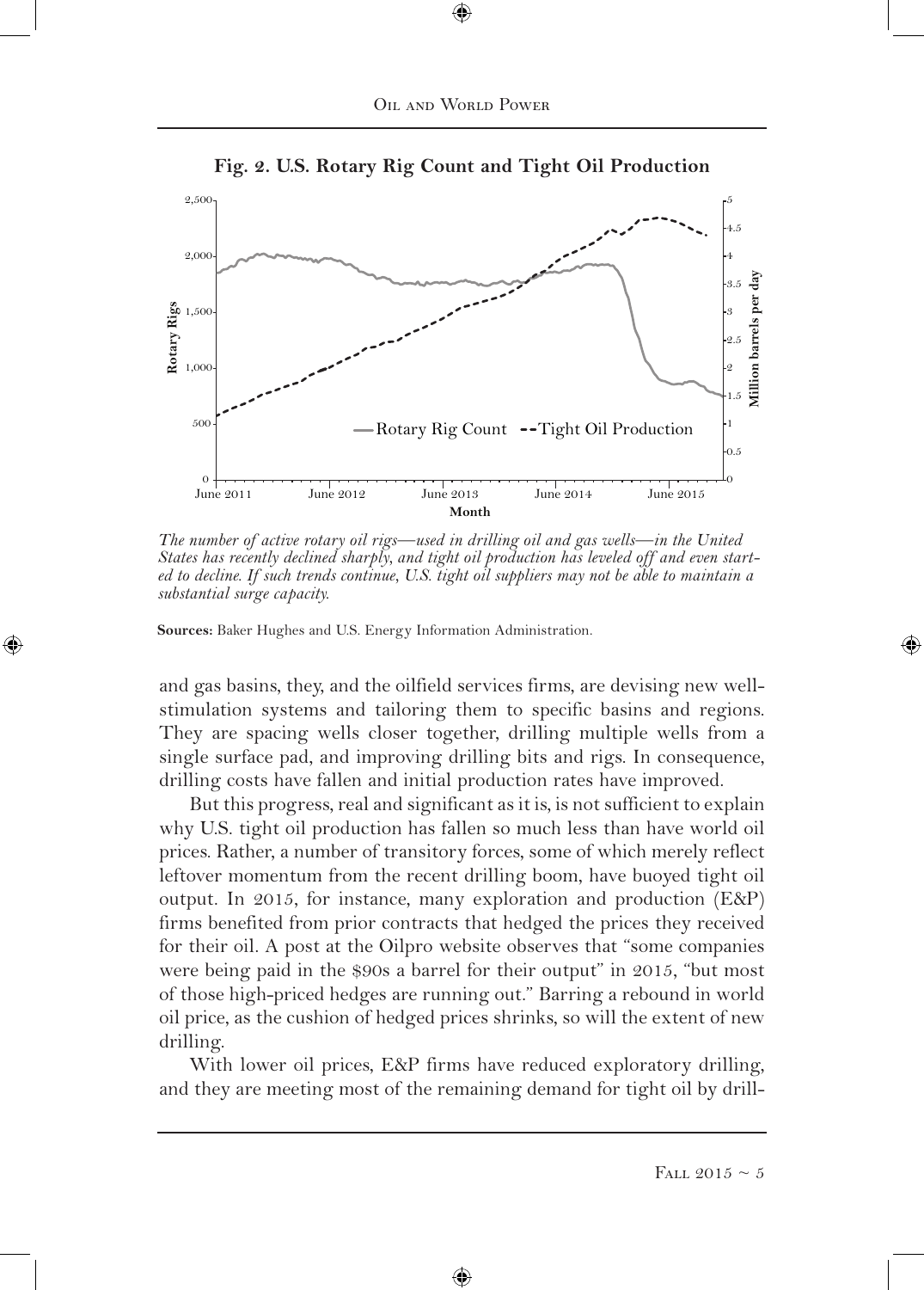ing in known sweet spots. They are, therefore, drilling fewer costly dry holes, but if this pattern persists over the longer term, the productivity of these sweet spots will wane as will total oil output. At the same time, producers are also winnowing out less productive rigs and workers—the right response, but one that can continue for only so long.

America's capital-intensive tight oil boom has also depended almost as much on the cost of capital being low as it did on the price of crude oil being high (prior to the recent drop). The last several years of Federal Reserve monetary policy has supplied cheap capital that financed the drilling boom. Today, many E&P firms are still able to raise capital through the sale of junk bonds, which offer very high yields, but interest rates are rising, and banks are growing wary about these companies' financial viability. Should the Fed return to more normal monetary policies, the supply of cheap capital will contract, further threatening the financial viability of some, perhaps many, tight oil E&P firms.

Finally, for U.S. tight oil, public policy is a major concern. Ever since the oil and gas surge got underway, new federal, state, and local mandates have been pelting down on the industry. The storm shows no signs of abating. Some of these measures will increase exploration and production costs just as producers are desperately trying to reduce them. Others will block access to large swaths of resources, and yet others will raise the costs of moving oil and gas to the refineries and markets where they can fetch the highest prices. At the local level, "Not-In-My-Back-Yard" sentiments are widespread, especially on the coasts. Nationally, the environmental movement, which generally opposes fossil fuel production, heavily influences both the Democratic Party and the mainstream news media. Tight oil and gas producers have no reason to expect that the policy process will grow any friendlier to their interests.

No doubt the most efficient parts of the U.S. tight oil sector can survive today's harsh test. But the value of tight oil as a buffer against oil price shocks depends importantly on whether the sector can profitably retain a large enough asset base to support future production surges. The answer to that question depends at least as much on future public policy as it does on new technology.

### **The Tight Oil Boom and Middle East Policy**

Although it is too early to tell how the rise of U.S. tight oil will affect U.S. foreign policy in the Middle East and North Africa (MENA) region, we can begin to speculate. At one end of the policy spectrum some Americans

⊕

 $6 \sim$  The New Atlantis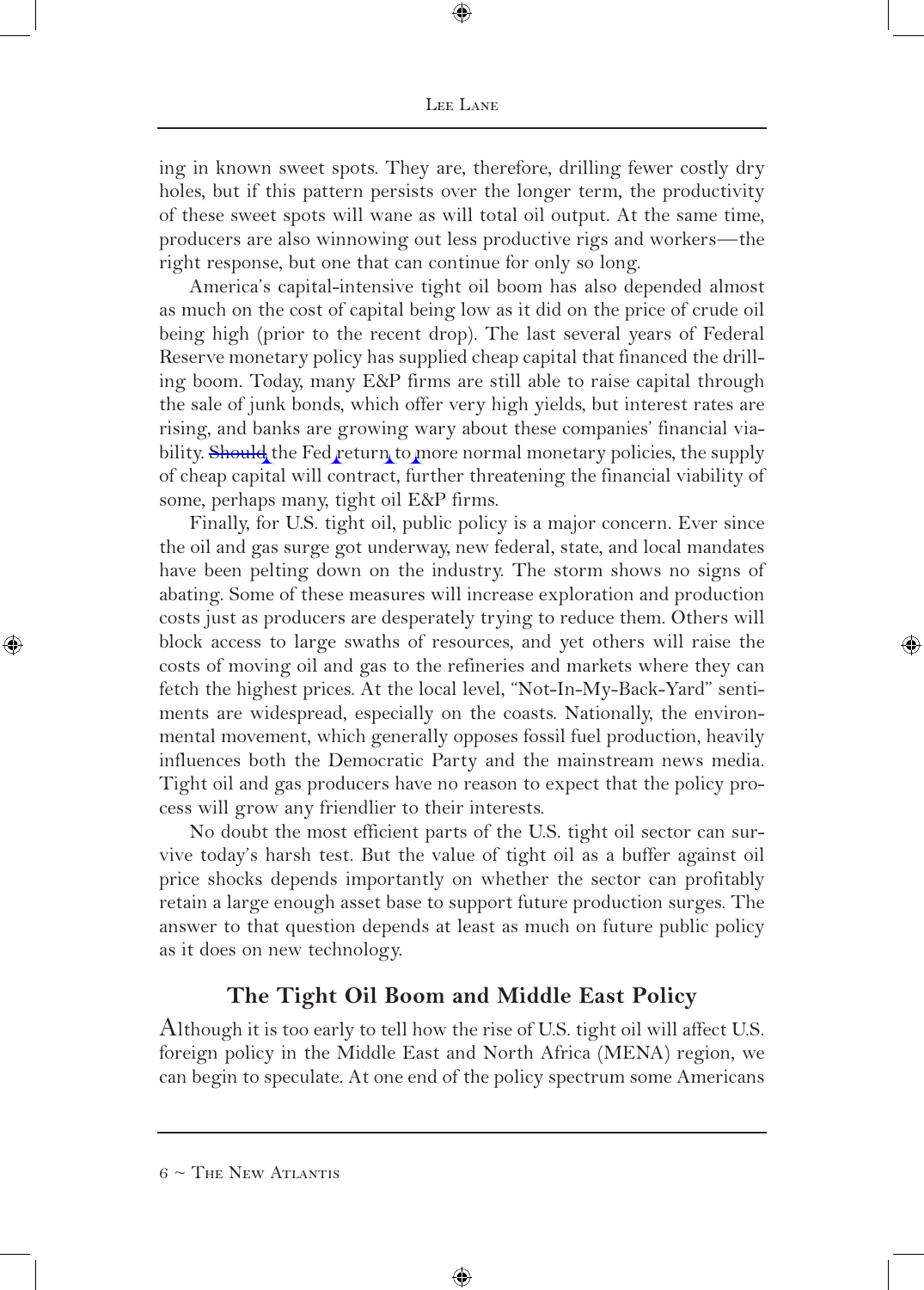⊕

hope that the rise of tight oil will allow the United States simply to withdraw from the region, except perhaps for continuing aid to Israel. And in fact, tight oil has helped to lower the amount the United States needs to import to meet its consumption requirements from around 60 percent in 2005 to a bit less than 30 percent now. But imports still make up a higher share of the U.S. oil supply than they did just before the Arab oil embargo of 1973, and as long as low oil prices persist, tight oil is more likely to lose market share than to gain it.

The still more basic problem with exiting the region is that it holds 52 percent of the world's proven oil reserves and 47 percent of its proven natural gas reserves. These reserves constitute one of the greatest stocks of wealth on the planet. Being fixed in place, they are also susceptible to capture and control by armed occupation or the threat of it. Hence, the MENA reserves, and especially those of the Persian Gulf, are so valuable that the United States remains strongly committed to denying control of them to any single power. Specifically, were Iran to gain direct or indirect control of a much larger amount of these reserves than it already has, it could challenge U.S. power in the region, and by allying with Russia, China, or both, it could increase the long-term threat to U.S. global preeminence.

In sharp contrast to those who would reduce U.S. involvement in the MENA region are those who hope to liberalize the MENA petrostates. This strategy jibes with many Americans' penchant for global meliorism and democracy promotion. Although left-wing and right-wing versions of the theory differ in detail, their basic goals are consonant. Many proponents of this approach hope that low oil prices will succeed where armed force has failed as an engine driving MENA regime change.

⊕

One problem with this view is that overthrowing MENA regimes often leads to highly unpleasant surprises. The invasion of Iraq in the early 2000s replaced that country's Baathist regime with a government that now hovers somewhere between a failed state and a puppet of anti-American Tehran. Libya has yet to emerge from the violent anarchy precipitated by NATO's aerial bombardment. The Arab Spring has brought civil war in Syria, the rise of the jihadist group ISIL, and yet another state failure in Yemen. The current regime in Egypt remains insecure. With many fragile states clustered in the MENA region, internal unrest in any one state is also likely to spark international conflict. Such conflicts are now waged principally through power struggles within the borders of failed or fragile states. While most of the Gulf Cooperation Council states appear to be stable, they are all seeking to cope with restive Shia populations.

⊕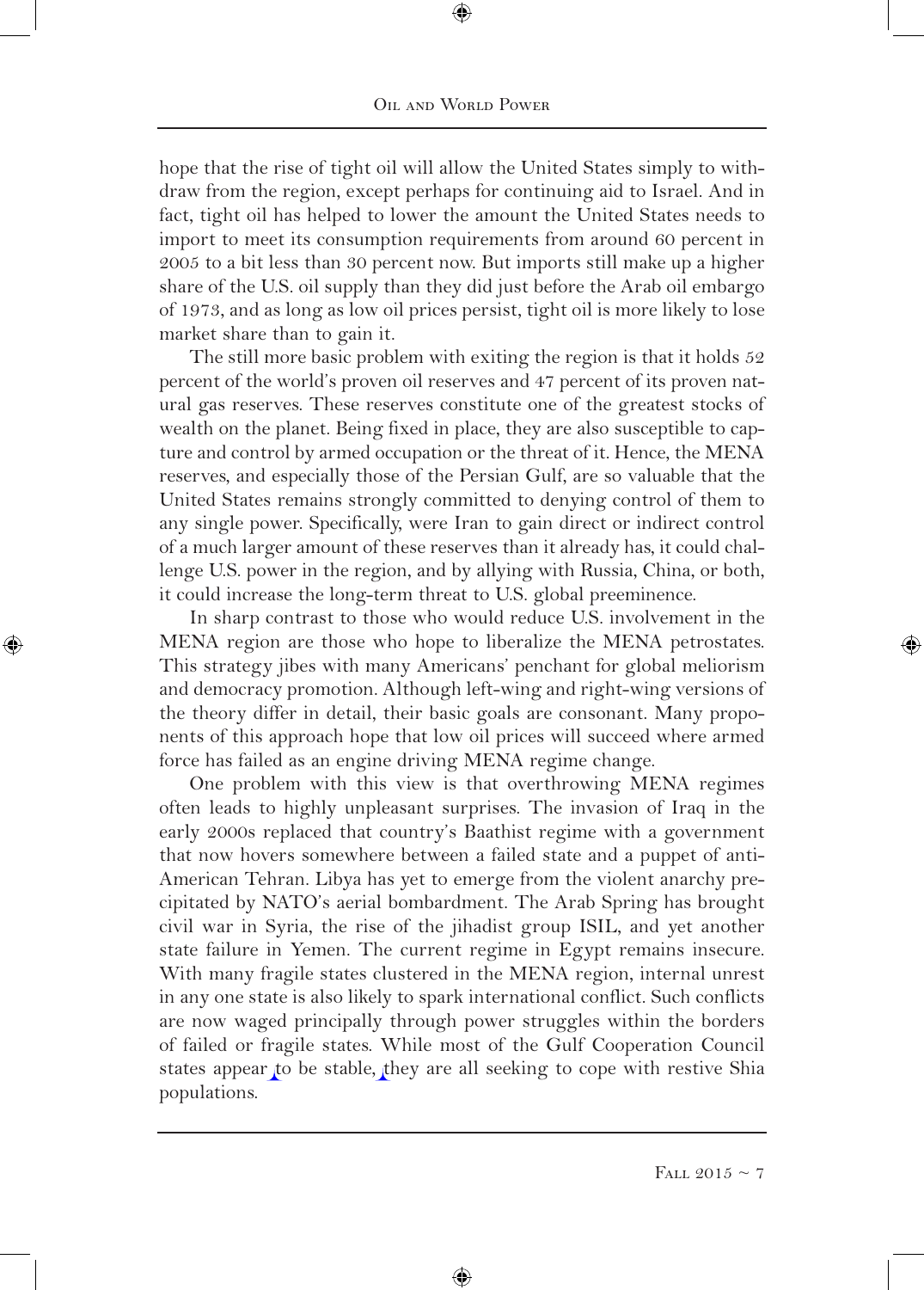#### Lee Lane

⊕

It is, then, more fortunate than not that notions of low oil prices toppling MENA regimes are probably exaggerated. The world crude oil market is likely to absorb the current glut before revolts break out in Tehran or anyplace else. Low oil prices will stimulate demand, and U.S. tight oil output is already declining, albeit slowly. Meanwhile, oil producers elsewhere in the world are in full retreat. Between July 2014 and October 2015, the number of rigs drilling for oil outside North America fell by over 270, or about 20 percent. In Europe and Africa alone that number is even higher, at about 30 percent. Major cutbacks have occurred in many other countries worldwide.

Furthermore, petrostates are adept at withstanding oil price downturns. The most striking of such downturns, the oil price crash of the mid-1980s, led to a terrible civil war in Algeria, and perhaps encouraged Saddam Hussein to invade Kuwait in 1990. Nonetheless, in the end, every petrostate in the MENA region survived the ordeal. That price crash is not an isolated case. A recent Brookings Institution policy paper notes that in the course of history "very few oil states actually experienced regime change during oil price declines" and that in fact "regional wars are as likely to happen when oil prices are high as when they are low." And political scientist Benjamin Smith has found that for the period of 1960–1999, oil exporters were less susceptible to regime change and civil war than were other developing countries. Other analyses reach similar results. Within the region, Iran may be among the regimes most likely to survive the current low prices. Sanctions have kept Iranian crude oil production roughly 0.8 MBD below its 2011 rate of about 4 MBD; the withdrawal of those sanctions, combined with reform of the Iranian contracting terms with international oil companies, may well allow Iran to regain its 2011 output level, thereby boosting its oil revenues at the same time that it gains greater access to financial markets.

Between the policy extremes of withdrawal and trying to engineer MENA regime changes, the United States has a more sensible option: to use the somewhat greater margin of safety conferred by tight oil capacity to revert to the role of *offshore balancer*. A strategy of offshore balancing stresses the need to deploy force only to protect the vital security interests of the United States. It relies as much as possible on local allies backed by U.S. standoff forces, and as little as possible on deploying U.S. ground forces. Some scenarios would still require large U.S. ground forces, but often, they would be stationed outside of the MENA region—thereby diminishing political backlash within the region. Offshore balancing, in effect, would be a return to the Nixon Doctrine—the doctrine that

⊕

 $8 \sim$  The New Atlantis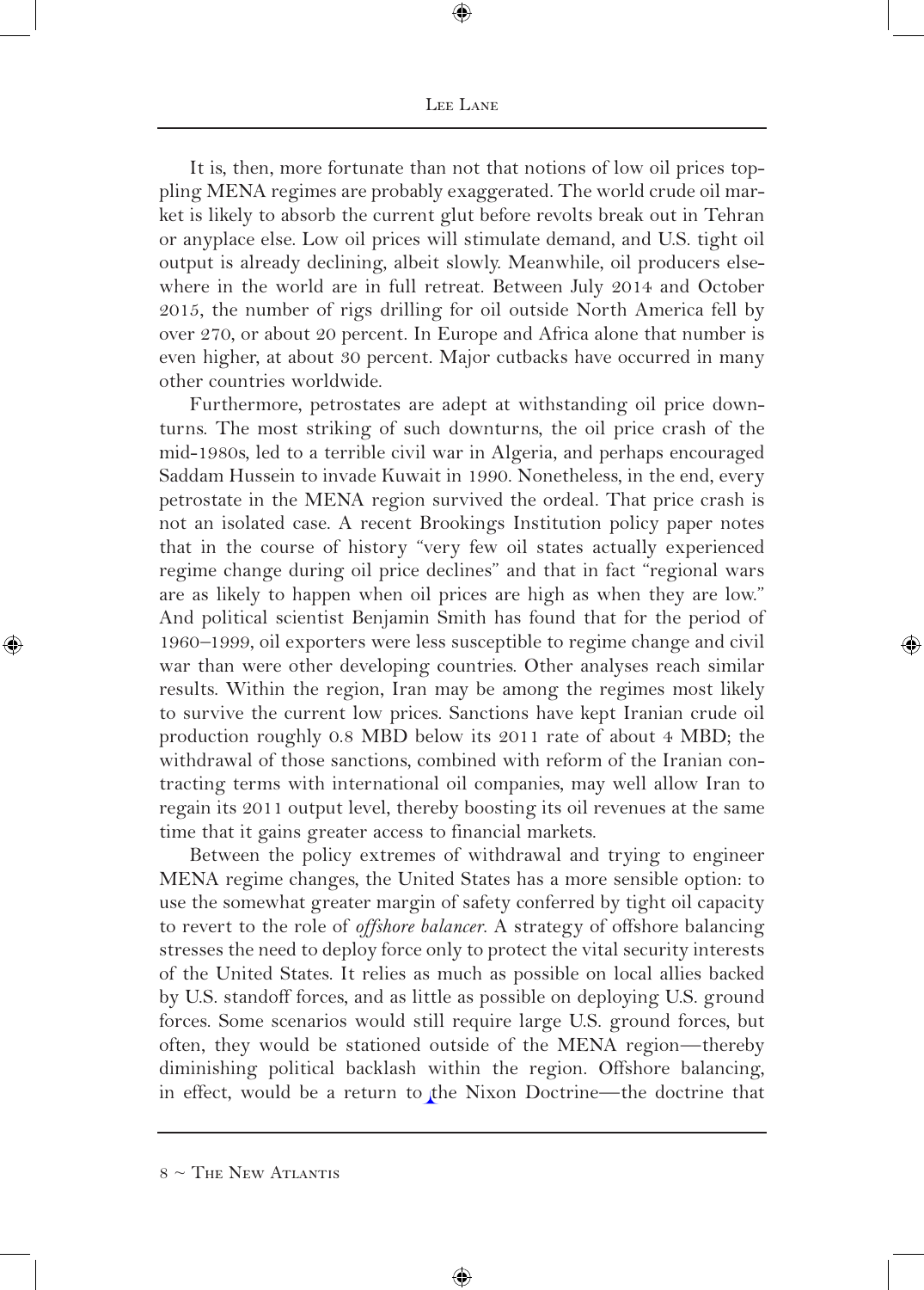shaped U.S. policy toward the MENA region from the 1970s until around 2003. The ability of tight oil producers to quickly ramp up production gives the United States greater latitude to adopt this strategy, since it would cushion the harmful effects of an oil shock caused by a crisis in the MENA region, thereby easing the pressure on American political leaders to launch a hasty response.

To be sure, the offshore balancer concept is ambiguous. As we see in British history from the seventeenth through the nineteenth centuries, offshore balancing does not preclude the dispatch of armies to assist allies. In fact, offshore balancing stresses flexibility—tailoring resource commitments to specific cases rather than rigidly adhering to a single kind of response. But finding the right balance between onshore and offshore forces is often difficult. One thing that balancing should preclude, however, is armed nation-building within MENA societies—a task that exceeds both America's resources as well as its understanding of the local societies' power structures and institutions.

### **Oil and Great Power Rivalry**

⊕

Beyond the MENA region, the main geopolitical impact of low oil prices has been to diminish Russia's relative power vis-à-vis that of its two rival world powers, America and China. While America remains a status quo power—seeking to keep the international system more or less as it is—both China and Russia are pursuing revisionist agendas—seeking to change it. Of the two challengers to U.S. preeminence, China is by far the greater threat. It already has the world's second largest economy (in terms of nominal GDP), while Russia is only the tenth largest. China also enjoys much greater capacity for economic growth, in part because its economic base is more diversified; in contrast, Russia remains for the most part a very heavily armed petrostate. China's *de facto* federalism provides at least a modicum of security for investors; in Russia, property rights remain notoriously insecure—hardly a growth-fostering environment for investment. American strategists should pay much closer attention to the wealthy and fast-growing Western Pacific littoral and its vital sea lanes—where China's burgeoning hegemonic pretensions are all too apparent—than to Russia's incursions into Ukraine.

Washington has long sought to enfold China into U.S.-designed global institutions and by doing so to liberalize the Beijing government. In reality, President Xi Jinping's efforts to consolidate power are starkly at odds with any notion that China's Communist Party is headed toward

⊕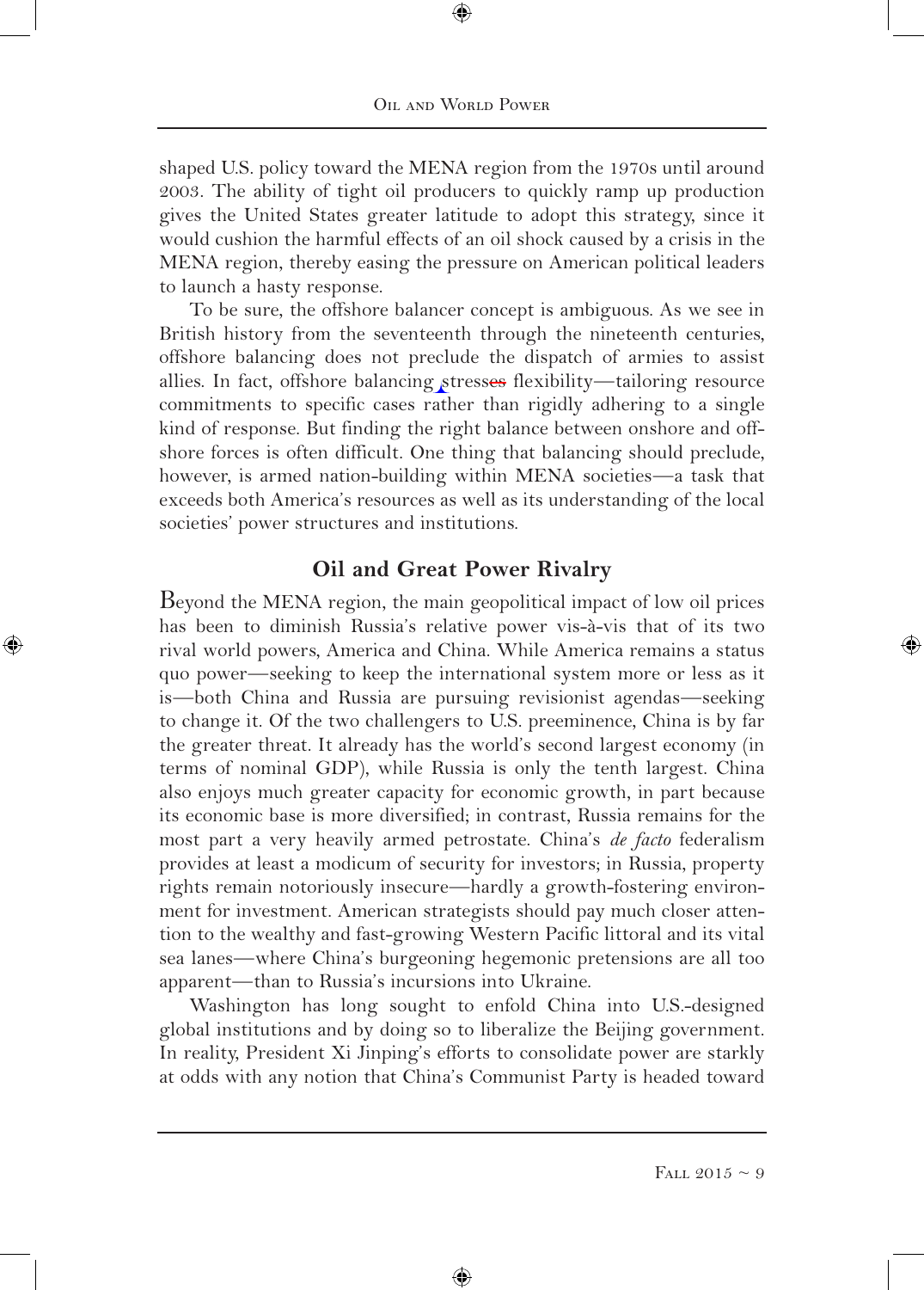liberalization. As often happens when a rising rival challenges a dominant state, tensions have increased; and indeed, Sino-American conflict is visibly on the rise. Conflicts are simmering in the Western Pacific, in the Indian Ocean, and elsewhere—as well as in cyberspace.

Recently, questions have emerged about the durability of China's high economic growth rate. The bursting of a stock market bubble has lent these questions new urgency, but the questions themselves are not new. Open political and economic systems confer on advanced democracies a unique capacity to adapt to change (a point well illustrated by Douglass C. North, John Joseph Wallis, and Barry R. Weingast in their 2009 book *Violence and Social Orders*). China, with more authoritarian politics and many more barriers to economic entry, largely lacks this level of adaptive efficiency. Some economists have recently speculated that, for this and other reasons, China's growth rate is likely (although not certain) to decline.

Yet, in the context of Sino-American conflict, slower Chinese growth might not diminish the security threat to the United States as much as one might think. An economic slowdown would strike at the Communist Party's main source of popular legitimacy. In the past, as Susan L. Shirk writes in *China: Fragile Superpower* (2007), the Party has countered similar problems with propaganda and educational campaigns to arouse and exploit anti-American and anti-Japanese xenophobia. Slower economic growth, therefore, might imply more, rather than less, Sino-American conflict.

Whatever the future of China's economy will be, for now, the power balance between America and China is the main axis of global politics. Contrary to claims about the great strategic importance of U.S. tight oil, it is having very little effect on this power balance. China has now replaced America as the world's biggest importer of crude oil, and lower oil prices add to both its current accounts surplus and its GDP growth rate—although the size of the effect on GDP remains somewhat uncertain. American tight oil, then, has economically benefited both powers. If there is any net strategic effect, it is small enough to be lost in the noise.

Claims about the strategic impact on Russia of U.S. natural gas exports are also inflated. While Europe's bargaining position toward Moscow is strengthening, U.S. liquefied natural gas (LNG) exports will be a minor factor in that trend. Current events are already diminishing Russian market power. The Russian share of EU imports is little changed, but the EU economy has remained sluggish, and since 2010, its total gas consumption has been falling. Therefore, at least for now, the Europeans

⊕

 $10 \sim$  The New Atlantis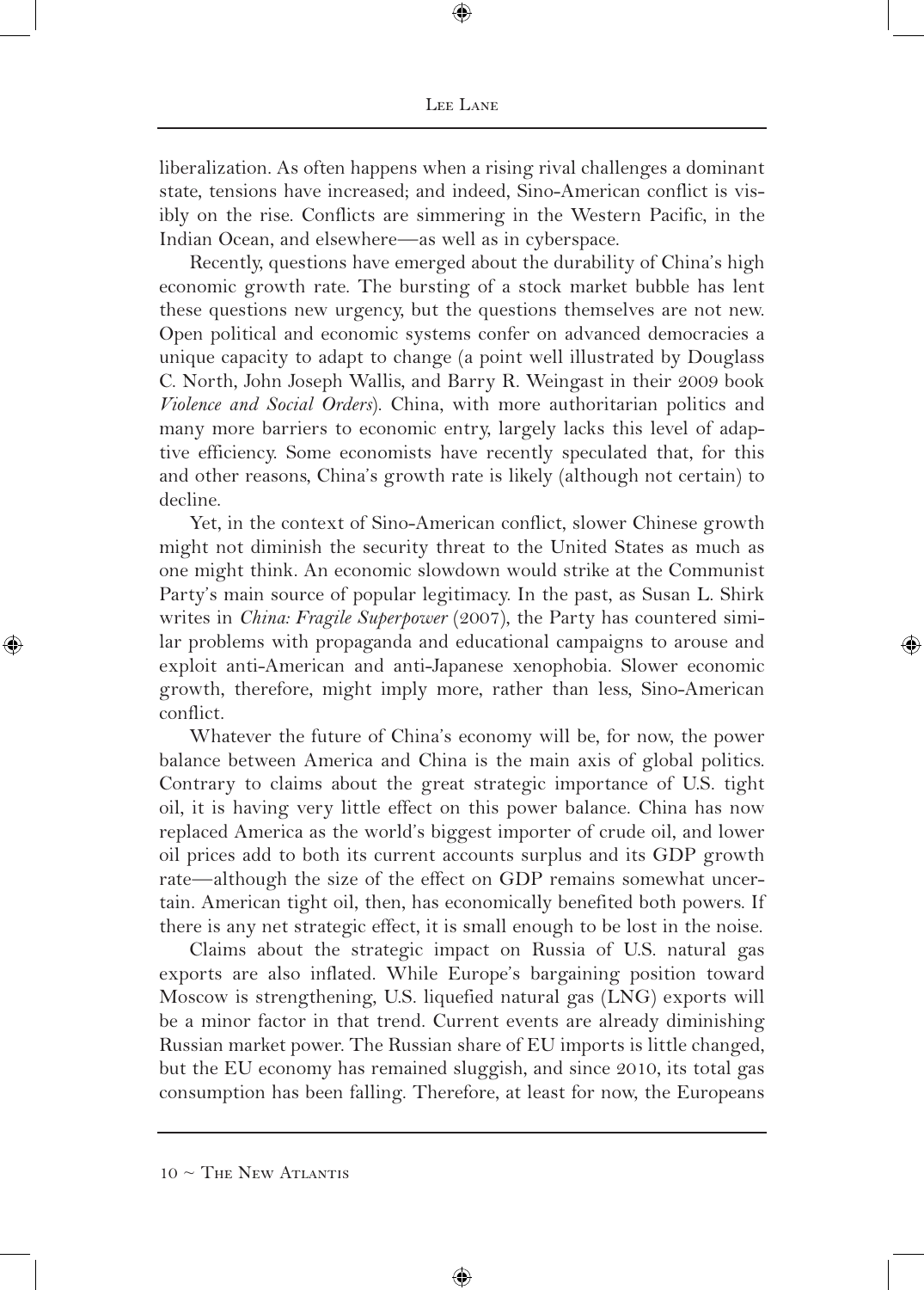⊕

**eurrently** hold spare capacity in gas transport and storage with which to respond to supply shortfalls. Also, Poland and the Baltic states have built LNG terminals, and the EU is increasing pipeline capacity to flow gas back toward the eastern states that are more dependent on Russian gas. The price trend tells part of the story about the Russian natural gas company Gazprom's falling market power. From January to November of 2014, Gazprom revenues from exports fell by 16 percent, and the average price of Gazprom's exports to countries outside the former Soviet Union in 2015 is expected to fall almost 35 percent below the 2014 levels.

Over time, the United States will bring more LNG facilities online. But Asia, where LNG prices are higher, is a more promising U.S. export market than Europe. The costs of liquefaction and ocean transport make U.S. gas more costly to produce and deliver to Europe than Russian pipeline gas. More than that, now that the Iranian sanctions are in decline, Iranian LNG exports are likely to begin to reach Europe as might gas from Egypt's new discoveries.

While the surge in U.S. oil output has benefited China, it has harmed Russia, although even there, the effects have been exaggerated. James Henderson, a researcher at the Oxford Institute for Energy Studies, explains that despite low oil prices and Western sanctions, Russia's lowcost, conventional, onshore greenfield reserves will probably allow it to sustain current oil export levels. The technology sanctions will deprive Russia of the knowhow and finance required to begin to develop its unconventional reserves, but in an era of low prices, it might not do so anyway.

⊕

Rather than low oil prices in themselves, it is the combination of low prices and sanctions that is exacting a high price from Moscow. The IMF estimates that in 2015 the confluence of these two factors may contract Russia's GDP by 3.4 percent. Because Russia's government depends on oil and gas for about half of its revenues, fiscal impacts are also severe. Even though Russia's sovereign debt is small compared to its GDP, sanctions are impeding its capacity to borrow to finance its current budget shortfall. Low oil prices have probably also eased the task of maintaining the sanctions regime. The larger question, however, is whether the sanctions have produced a net gain in vital U.S. interests.

## **Tight Oil and Ukraine's Sovereignty**

The combination of economic sanctions on Russia and low oil prices will fail to protect Ukraine's full sovereignty from Russia's encroachments. In

⊕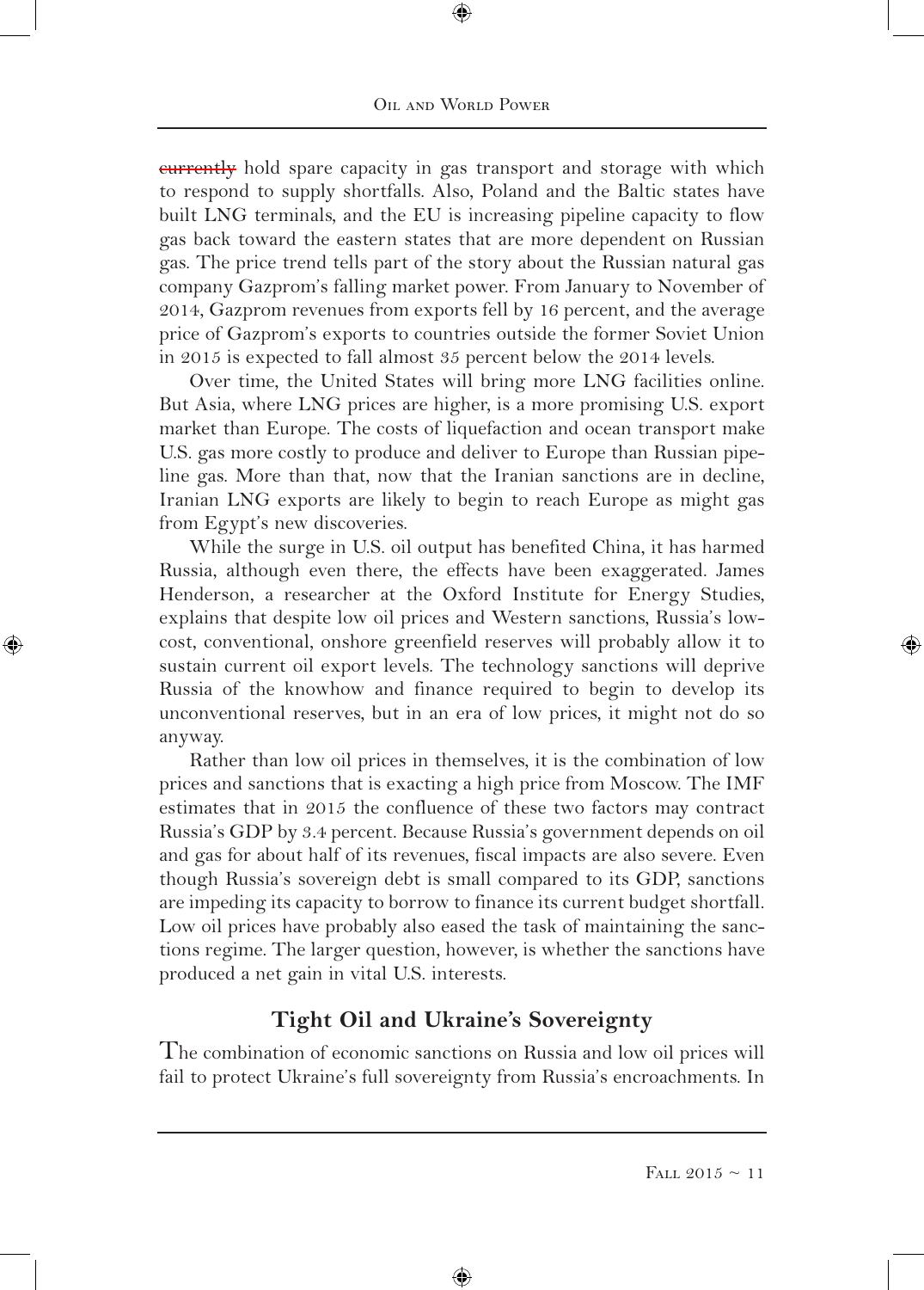Ukraine, the West's relative power, and its interest in the outcome of the conflict, are weaker than Russia's. This is a formula for the West's strategic defeat.

The most important fact here is also the simplest. Even were Ukraine backed by U.S. weapons aid, its forces have no realistic prospect of defeating the armed might of Russia. Supplying arms to Ukraine would increase the costs of conflict for Russia, but it would also reinforce Moscow's perception that the Western alliance is hostile and a threat to Russian national security. Arming Ukraine, therefore, would increase the intensity of the conflict without increasing the prospect of victory. At least in the case of Ukraine, the West's post-Cold War push to Westernize Eastern Europe has reached the point at which further advance actually weakens the West relative to Moscow.

In Ukraine, Russia is not just stronger on the ground than the West is; Russians care much more about the outcome than do Westerners. After all, Russia has dominated Crimea since the time of Catherine the Great, and other parts of Ukraine for a still longer time. The ethnic Russians living in the south and east of Ukraine gave Moscow both an added claim and a popular motive for intervening. In contrast to the Russian political resolve, the NATO publics are, at best, ambivalent. Research from a Pew survey from June 2015 shows that while majorities of the publics of the main NATO members support economic aid for Ukraine (which is not a NATO state), 77 percent of Germans oppose sending armed assistance to the Ukrainian government, with only 19 percent supporting it. The numbers in Italy and Spain are only slightly less unfavorable. Canada and the United States are the only major NATO members with slightly more support than opposition.

Sanctions, of course, and the hardship they are causing to ordinary Russians, are supposed to compel Russia to accede to Western demands on Ukraine. So far, in this regard, the policy has been entirely otiose. The same Pew research shows that 83 percent of Russians supported Russian President Vladimir Putin's dealing with Ukraine. Public support for his handling of the United States and the European Union stood at 85 percent and 82 percent, respectively. Perhaps with time, the dual effects of sanctions and low oil prices will kindle greater public resistance to Putin's policies, but so far it has not done so.

Among Russia's top ranks, too, sanctions are hardening resistance to the West rather than weakening it. Sanctions have advantaged the *siloviki*, the hard-line national security and former KGB elites, at the expense of the oligarchs, many of whom depend on access to Western markets

⊕

 $12 \sim$  The New Atlantis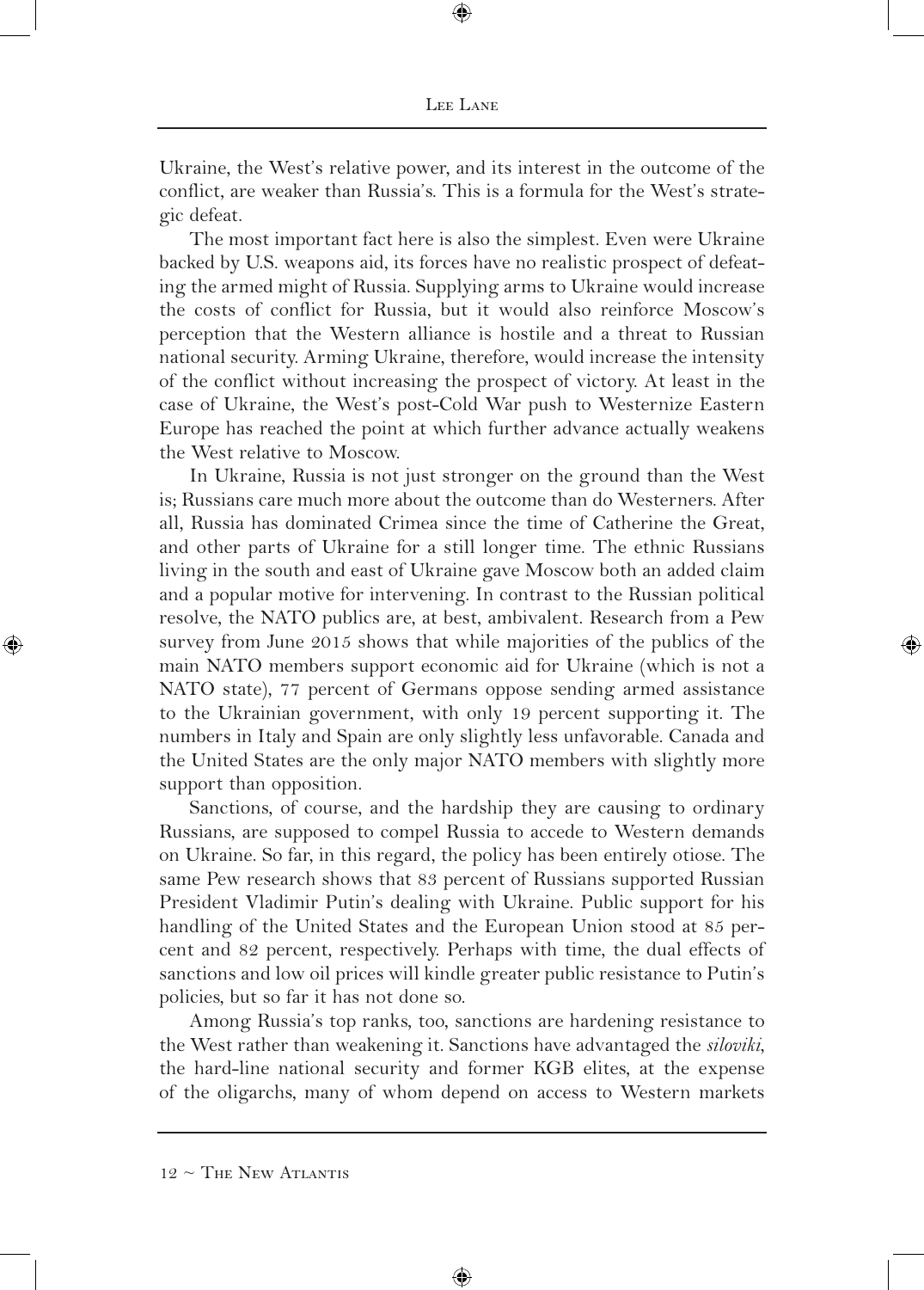and who favor stronger ties with the West. Meanwhile, Putin's government has exploited the sanctions for its own ends. For example, it has used selective nationalization to provide the resources needed to reward supporters and to make them more dependent—as when it nationalized Bashneft, an oil company, taking it from its owner in part to reward Putin loyalists.

Political scientist Daniel W. Drezner, an expert on economic sanctions, has argued in *Foreign Policy* magazine that sanctioning Russia is unlikely to cause Moscow to abandon its gains in Ukraine. Because borders are hard to change and are often freighted with prestige and symbolism, sanctions rarely compel governments to cede land. More generally, great powers fear a loss of reputation if they give in to threats and are therefore inclined to resist more strenuously than they would purely on the merits of the points in dispute. The prospects for success with sanctions on Russia over Ukraine—a territorial issue, targeting a great power that is openly resentful of its loss of international prestige—seem meager at best. Still, Drezner observes, sanctions may be the best of NATO's bad options. They impose a cost on Russia and might help deter Putin from further attacks on other states.

The point is well taken—yet Putin holds the initiative in Ukraine. He can, therefore, increase or relax pressure at will. Given the current sanctions regime's shaky support on the European continent, a cycle or two of political freezing and thawing is likely to open cracks in Western unity. Once some Western states defect from the sanctions, they will quickly become ineffectual.

⊕

Meanwhile, the Ukraine conflict and Western sanctions are pushing Moscow closer to China at the same time that they weaken its bargaining power vis-à-vis Beijing. In 2014, as part of a Russian pivot to the East, Gazprom signed a blockbuster contract to export natural gas to China's industrial regions. This contract is expected to make China Russia's second biggest natural gas customer after Germany. Other deals to export still more Russian gas and oil to China are in various stages of negotiation.

Since Western sanctions are depriving Moscow of access to the capital that it would need to build the infrastructure for moving this oil and gas to Asian markets, Moscow has been compelled to strike bargains on highly unfavorable terms. These new unequal treaties assure Beijing's longterm energy supplies while increasing Moscow's economic dependence. So low oil prices and Western financial sanctions do weaken Russia. But China, not America, is reaping the gains (modest as they may be, consid-

⊕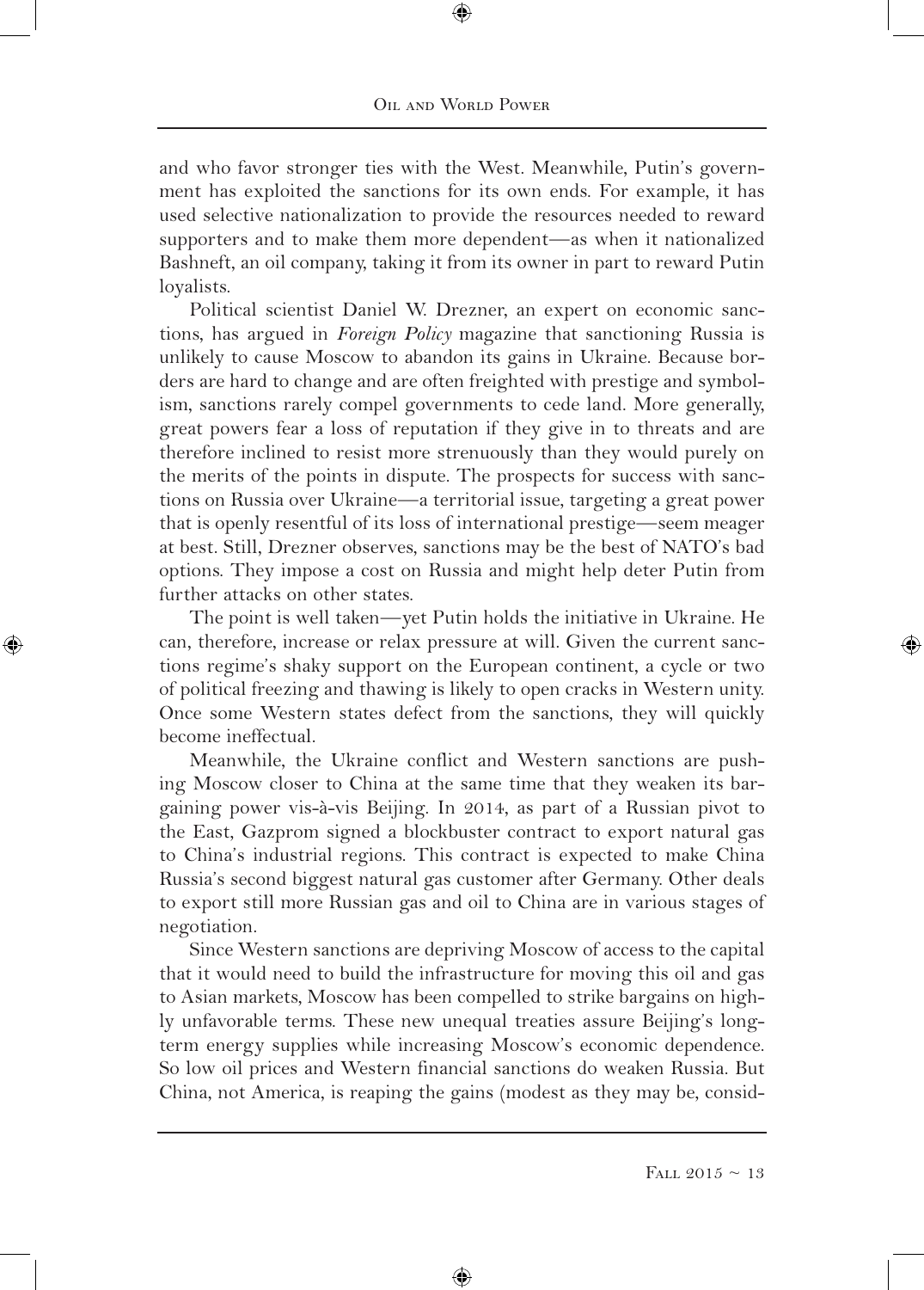Lee Lane

⊕

ering that natural gas makes up only a fraction of China's overall energy consumption). Nevertheless, Washington, far from gaining strategically from the Ukraine conflict, is strengthening the one diplomatic tie that it should most fear, that between its two most dangerous rivals, Beijing and Moscow. Worse, the confluence of low oil prices plus sanctions is conferring important relative gains on the more threatening of those two rivals, Beijing.

Ultimately, it should be remembered that the Ukraine conflict will have little impact on the global balance of power. Ukraine is an economic backwater divided by language, religion, and ethnic affinity. It is ruled by a government riddled with waste and corruption and held together (to the degree that it is) not by the rule of law but by patronage networks consisting of cartels and political machines. In other words, it is a government that closely resembles that of Vladimir Putin's Russia. The principle of sovereign equality is little more than a legal fiction compared to the facts of political economy, history, and geography that place Ukraine in Russia's sphere of influence; either with or without U.S. tight oil and gas, it is likely to stay there.

### **Oil as a Morality Play**

An American oil and gas industry trade association has proclaimed that the surge in U.S. oil and gas output has made the country an "energy superpower." One cannot fault the trade group for trumpeting the industry's quite real technological prowess. The scale and speed of the oil and gas renaissance, as well as its solid economic and environmental benefits, are remarkable.

For some Americans, though, the emergence of tight oil conjures up hopes of retribution as much as hopes of prosperity. In this view, oil-exporting countries are villains who deserve the pain that low oil prices are causing them. As Ron Bailey put it in a Reason.com blog post, Americans should "enjoy the cheaper fuel and relish the fiscal pain of global bad actors." For a net oil importer like the United States, there is good reason to applaud cheaper fuel, but putting a moral gloss on the world oil market seems odd. After all, the market is global and unified; it makes the "sun rise on the evil and on the good, and sends rain on the just and on the unjust." Oil prices affect not only hostile exporters like Iran and Russia but also U.S. allies like Saudi Arabia and Canada. Conflating three such distinct concepts as oil exporters, bad actors (presumably meaning illiberal states), and U.S. foes muddles every issue at stake.

⊕

 $14 \sim$  The New Atlantis